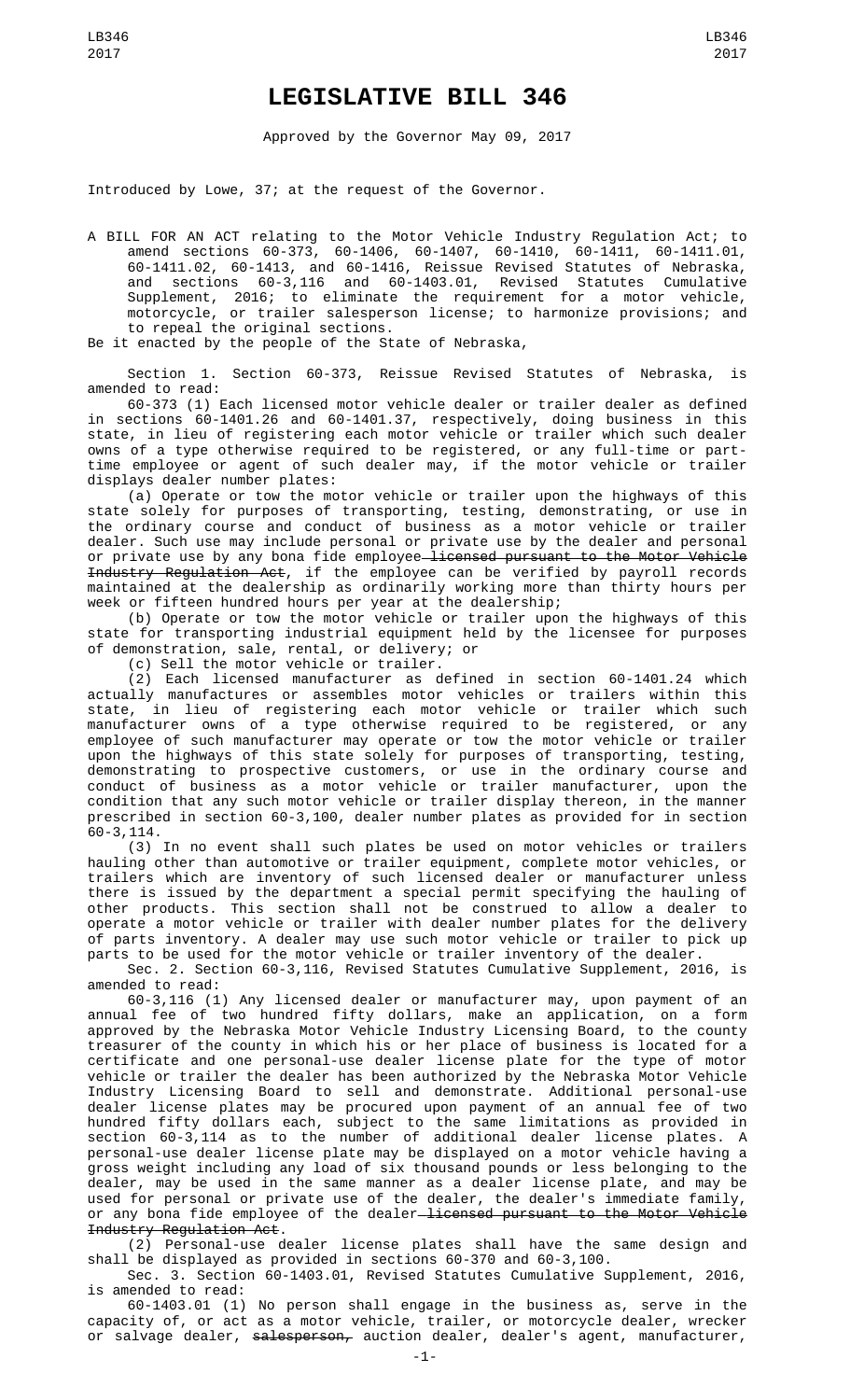factory branch, factory representative, distributor, distributor branch, or distributor representative in this state without being licensed by the board under the Motor Vehicle Industry Regulation Act. No salesperson's license shall be issued to any person under the age of sixteen, and no dealer's license shall be issued to any minor. No wrecker or salvage dealer's license shall be issued or renewed unless the applicant has a permanent place of business at which the activity requiring licensing is performed and which conforms to all local laws.

(2) A license issued under the act shall authorize the holder thereof to engage in the business or activities permitted by the license subject to the act and the rules and regulations adopted and promulgated by the board under the act.

(3) This section shall not apply to a licensed real estate salesperson or broker who negotiates for sale or sells a trailer for any individual who is the owner of not more than two trailers.

(4) This section shall not restrict a licensed motor vehicle dealer from conducting an auction as provided in subsection (5) of section 60-1417.02.

Sec. 4. Section 60-1406, Reissue Revised Statutes of Nebraska, is amended to read:

60-1406 Licenses issued by the board under the Motor Vehicle Industry Regulation Act shall be of the classes set out in this section and shall permit the business activities described in this section:

(1) Motor vehicle dealer's license. This license permits the licensee to engage in the business of selling or exchanging new, used, or new and used motor vehicles, trailers, and manufactured homes at the established place of business designated in the license and another place or places of business located within three hundred feet of the designated place of business and within the city or county described in the original license. This license permits the sale of a trade-in or consignment mobile home greater than forty feet in length and eight feet in width and located at a place other than the dealer's established place of business. This license permits one person, either the licensee, if he or she is the individual owner of the licensed business, or a stockholder, officer, partner, or member of the licensee, to act as a motor vehicle, trailer, and manufactured home salesperson and the name of the authorized person shall appear on the license;

(2) Motor vehicle, motorcycle, or trailer salesperson license. This license permits the licensee to engage in the activities of a motor vehicle, motorcycle, or trailer salesperson. This license permits the one person named on the license to act as a salesperson;

(2) (3) Manufacturer license. This license permits the licensee to engage in the activities of a motor vehicle, motorcycle, or trailer manufacturer or manufacturer's factory branch;

(3) (4) Distributor license. This license permits the licensee to engage in the activities of a motor vehicle, motorcycle, or trailer distributor;

 $(4)$   $(5)$  Factory representative license. This license permits the licensee to engage in the activities of a factory branch representative;

(5) (6) Factory branch license. This license permits the licensee to maintain a branch office in this state;

 $(6)$   $(7)$  Distributor representative license. This license permits the licensee to engage in the activities of a distributor representative;

(7) (8) Finance company license. This license permits the licensee to engage in the activities of repossession of motor vehicles or trailers and the sale of such motor vehicles or trailers so repossessed;

(8) (9) Wrecker or salvage dealer license. This license permits the licensee to engage in the business of acquiring motor vehicles or trailers for the purpose of dismantling the motor vehicles or trailers and selling or otherwise disposing of the parts and accessories of motor vehicles or trailers;

(9) (10) Supplemental motor vehicle, motorcycle, or trailer dealer's license. This license permits the licensee to engage in the business of selling or exchanging motor vehicles, motorcycles, or trailers of the type designated in his or her dealer's license at a specified place of business which is located more than three hundred feet from any part of the place of business designated in the original motor vehicle, motorcycle, or trailer dealer's license but which is located within the city or county described in such original license;

(10) (11) Motorcycle dealer's license. This license permits the licensee to engage in the business of selling or exchanging new, used, or new and used motorcycles at the established place of business designated in the license and another place or places of business located within three hundred feet of the designated place of business and within the city or county described in the original license. This form of license permits one person named on the license, either the licensee, if he or she is the individual owner of the licensed business, or a stockholder, officer, partner, or member of the licensee, to act as a motorcycle salesperson and the name of the authorized person shall appear on the license;

(11) (12) Motor vehicle auction dealer's license. This license permits the licensee to engage in the business of selling motor vehicles and trailers. This form of license permits one person named on the license, either the licensee, if he or she is the individual owner of the licensed business, or a stockholder, officer, partner, or member of the licensee, to act as a motor vehicle auction dealer's salesperson and the name of the authorized person shall appear on the license;

(12) (13) Trailer dealer's license. This license permits the licensee to engage in the business of selling or exchanging new, used, or new and used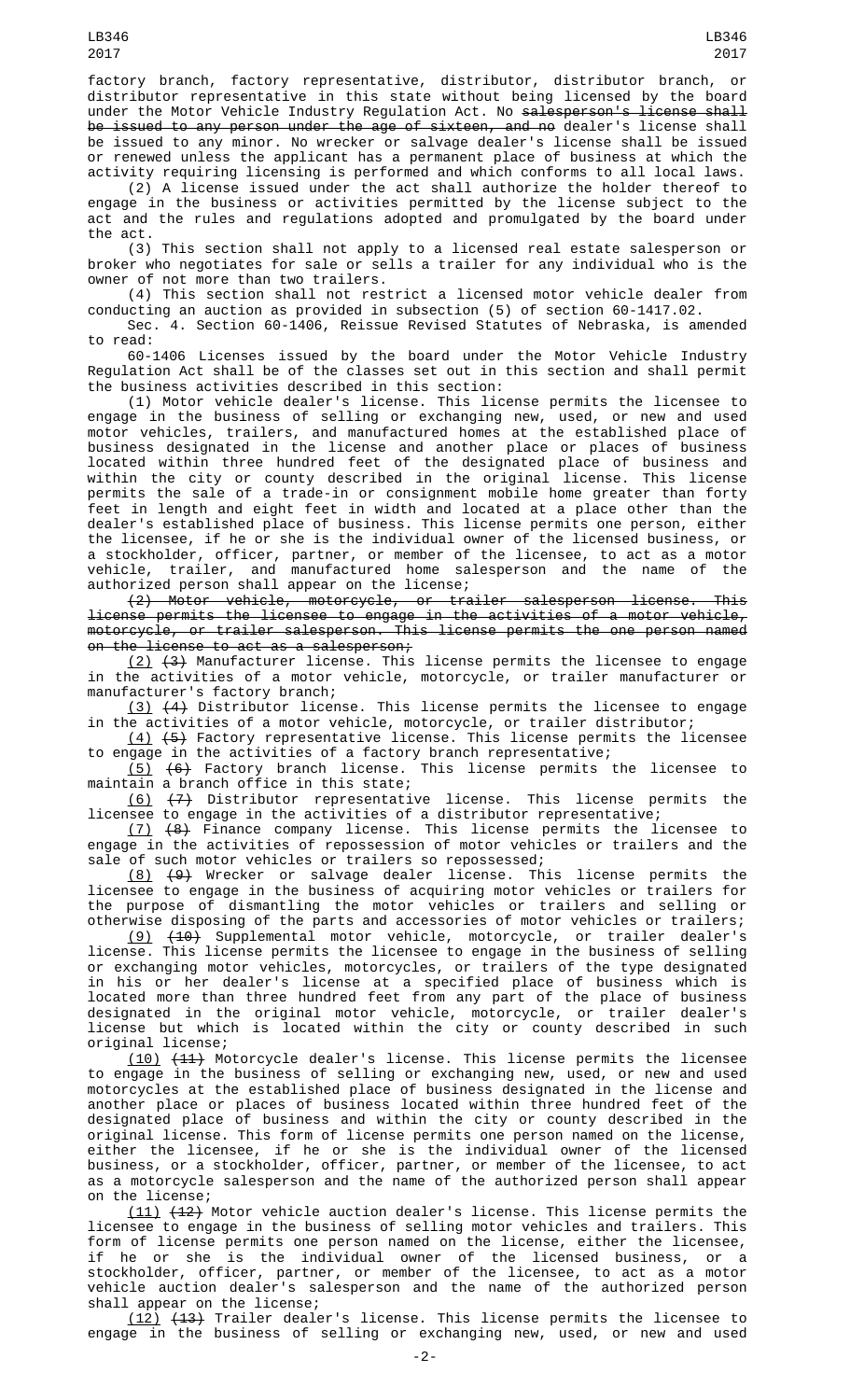trailers and manufactured homes at the established place of business designated in the license and another place or places of business located within three hundred feet of the designated place of business and within the city or county described in the original license. This form of license permits one person named on the license, either the licensee, if he or she is the individual owner of the licensed business, or a stockholder, officer, partner, or member of the licensee, to act as a trailer and manufactured home salesperson and the name of the authorized person shall appear on the license; and

(13) (14) Dealer's agent license. This license permits the licensee to act as the buying agent for one or more licensed motor vehicle dealers, motorcycle dealers, or trailer dealers. The agent shall act in accordance with a written contract and file a copy of the contract with the board. The dealer shall be bound by and liable for the actions of the agent. The dealer's agent shall disclose in writing to each dealer with which the agent contracts as an agent the names of all other dealers contracting with the agent. The agent shall make each purchase on behalf of and in the name of only one dealer and may purchase for dealers only at auctions and only from licensed dealers. The agent shall not act as a licensed dealer and is not authorized to sell any vehicle pursuant to this license.

Sec. 5. Section 60-1407, Reissue Revised Statutes of Nebraska, is amended to read:

60-1407 Any person desiring to apply for one or more of the types of licenses described in the Motor Vehicle Industry Regulation Act shall submit to the board, in writing, the following required information:

(1) The name and address of the applicant, if the applicant is an individual, his or her social security number, and the name under which he or she intends to conduct business. If the applicant is a partnership or limited liability company, it shall set forth the name and address of each partner or member thereof and the name under which the business is to be conducted. If the applicant is a corporation, it shall set forth the name of the corporation and the name and address of each of its principal officers;

(2) The place or places, including the city or village and the street and street number, if any, where the business is to be conducted—<del>or the salesperson</del> employed;

(3) If the application is for a motor vehicle dealer's license, trailer dealer's license, or motorcycle dealer's license (a) the name or names of the new motor vehicle or vehicles, new trailer or trailers, or new motorcycle or motorcycles which the applicant has been enfranchised to sell or exchange, (b) the name or names and address or addresses of the manufacturer or distributor who has enfranchised the applicant, (c) a current copy of each existing franchise, and (d) a description of the community;

(4) If the application is for any of the above-named classes of dealer's licenses, the name and address of the person who is to act as a motor vehicle, trailer, or motorcycle salesperson under such license if issued;

(5) If the application is for a dealer's agent, the dealers for which the agent will be buying;

(6) A description of the proposed place or places of business proposed to be operated in the event a license is granted together with (a) a statement whether the applicant owns or leases the proposed established place of business and, if the proposed established place of business is leased, the applicant shall file a true and correct copy of the lease agreement, and (b) a description of the facilities for the display of motor vehicles, trailers, and motorcycles;

 $(7)$  If the application is for a manufacturer's license, a statement regarding the manufacturer's compliance with the Motor Vehicle Industry Regulation Act; and

(8) A statement that the licensee will comply with and be subject to the act, the rules and regulations adopted and promulgated by the board, and any amendments to the act and the rules and regulations existing on the date of application.

Subdivision (3)(d) of this section shall not be construed to require any licensee who has a franchise on August 31, 2003, to show good cause to be in the same community as any other licensee who has a franchise of the same linemake in the same community on August 31, 2003.

Sec. 6. Section 60-1410, Reissue Revised Statutes of Nebraska, is amended to read:

60-1410 The board shall prescribe the form of the license and each license shall have printed thereon the seal of its office. All licenses shall be mailed to each licensee except the license of each motor vehicle, motorcycle, or trailer salesperson which shall be delivered or mailed to the motor vehicle, motorcycle, or trailer dealer by whom the motor vehicle, motorcycle, or trailer salesperson is employed and be kept in the custody and control of such dealer. It shall be the duty of each dealer to conspicuously display his or her own license or licenses in his or her place or places of business.

The board shall prepare and deliver a pocket card for salespersons, dealer's agents, factory representatives, and distributor representatives. Such card shall certify that the person whose name appears thereon is a licensed m<del>otor vehicle, motorcycle, or trailer salesperson,</del> dealer's agent, factory representative, or distributor representative, as the case may be.—<del>Such motor</del> vehicle or trailer salesperson's card shall also contain the name and address<br>of the dealer emploving the salesperson. the dealer employing the salesperson.

Sec. 7. Section 60-1411, Reissue Revised Statutes of Nebraska, is amended to read:

LB346 2017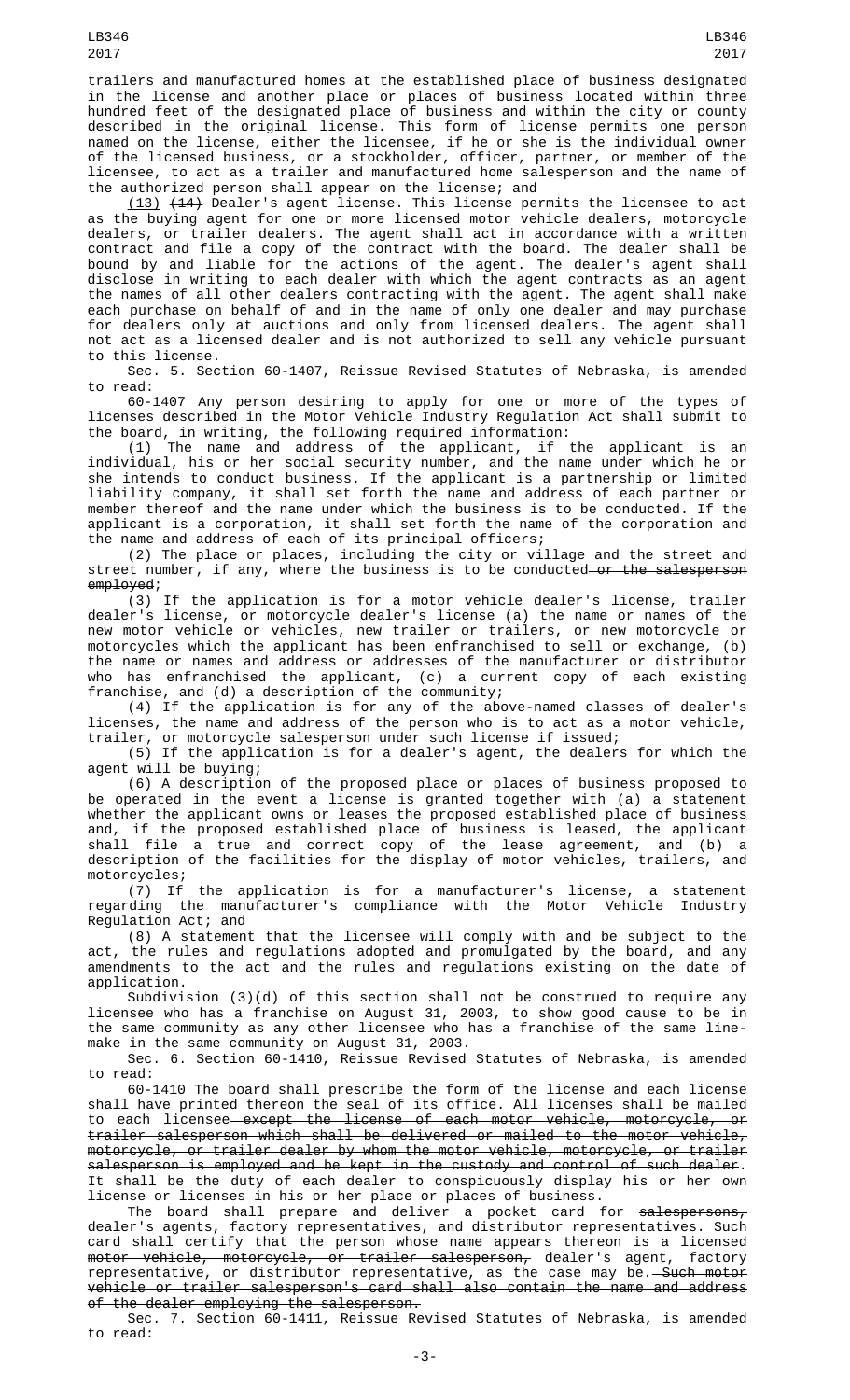60-1411 If a motor vehicle dealer, motorcycle dealer, or trailer dealer changes the address of his or her place of business, changes franchise, adds another franchise, or loses a franchise for sale of new motor vehicles, motorcycles, or trailers, the dealer shall notify the board of such change within ten days prior to such change. Thereupon the license shall be corrected for the unexpired portion of the term at no additional fee except as provided in section 60-1411.01.

If any motor vehicle, trailer, or motorcycle salesperson is discharged, leaves his or her employer, or changes his or her place of employment, the employer who last employed the salesperson shall forthwith return the license to the board. The salesperson's pocket card shall thereupon be returned by the salesperson. The salesperson shall be notified at his or her last-known place of residence that his or her license has been returned to the board. It shall be unlawful for the salesperson to act as a motor vehicle, motorcycle, or trailer salesperson until a new license is secured.

If a dealer's agent changes his or her agent's status with any dealer, the agent shall notify the board. If the agent is no longer contracting with any dealer, the dealer's agent license shall lapse and the license and pocket card shall be returned to the board.

Sec. 8. Section 60-1411.01, Reissue Revised Statutes of Nebraska, is amended to read:

60-1411.01 (1) To pay the expenses of the administration, operation, maintenance, and enforcement of the Motor Vehicle Industry Regulation Act, the board shall collect with each application for each class of license fees not exceeding the following amounts:

(a) Motor vehicle dealer's license, four hundred dollars;

(b) Supplemental motor vehicle dealer's license, twenty dollars;

(c) Motor vehicle or motorcycle salesperson's license, twenty dollars;

<u>(c)</u> <del>(d)</del> Dealer's agent license, one hundred dollars;

(d) (e) Motor vehicle, motorcycle, or trailer manufacturer's license, six hundred dollars;

<u>(e)</u> <del>(f)</del> Distributor's license, six hundred dollars;

(f) (g) Factory representative's license, twenty dollars;

(g) (h) Distributor representative's license, twenty dollars;

<u>(h)</u> <del>(i)</del> Finance company's license, four hundred dollars;

<u>(i)</u> <del>(j)</del> Wrecker or salvage dealer's license, two hundred dollars;

 $(i)$   $(k)$  Factory branch license, two hundred dollars;

(<u>k)</u> <del>(l)</del> Motorcycle dealer's license, four hundred dollars;

 $(\bot)$   $(\top)$  Motor vehicle auction dealer's license, four hundred dollars; and

(m) (n) Trailer dealer's license, four hundred dollars. (2) The fees shall be fixed by the board and shall not exceed the amount actually necessary to sustain the administration, operation, maintenance, and enforcement of the act.

(3) Such licenses, if issued, shall expire on December 31 next following the date of the issuance thereof. Any motor vehicle, motorcycle, or trailer dealer changing its location shall not be required to obtain a new license if the new location is within the same city limits or county, all requirements of law are complied with, and a fee of twenty-five dollars is paid, but any change of ownership of any licensee shall require a new application for a license and a new license. Change of name of licensee without change of ownership shall require the licensee to obtain a new license and pay a fee of five dollars. Applications shall be made each year for a new or renewal license. If the applicant is an individual, the application shall include the applicant's social security number.

Sec. 9. Section 60-1411.02, Reissue Revised Statutes of Nebraska, is amended to read:

60-1411.02 The board may, upon its own motion, and shall, upon a sworn complaint in writing of any person, investigate the actions of any person acting, registered, or licensed under the Motor Vehicle Industry Regulation Act as a motor vehicle dealer, trailer dealer, <del>motor vehicle or trailer</del> salesperson, dealer's agent, manufacturer, factory branch, distributor, factory representative, distributor representative, supplemental motor vehicle dealer, wrecker or salvage dealer, finance company, motorcycle dealer, or motor vehicle auction dealer or operating without a registration or license when such registration or license is required. The board may deny any application for a license, may revoke or suspend a license, may place the licensee or registrant on probation, may assess an administrative fine in an amount not to exceed five thousand dollars per violation, or may take any combination of such actions if the violator, applicant, registrant, or licensee including any officer, stockholder, partner, or limited liability company member or any person having any financial interest in the violator, applicant, registrant, or licensee:

(1) Has had any license issued under the act revoked or suspended and, if the license has been suspended, has not complied with the terms of suspension; (2) Has knowingly purchased, sold, or done business in stolen motor

vehicles, motorcycles, or trailers or parts therefor;

(3) Has failed to provide and maintain an established place of business;

(4) Has been found guilty of any felony which has not been pardoned, has been found guilty of any misdemeanor concerning fraud or conversion, or has suffered any judgment in any civil action involving fraud, misrepresentation, or conversion. In the event felony charges are pending against an applicant, the board may refuse to issue a license to the applicant until there has been a final determination of the charges;

(5) Has made a false material statement in his or her application or any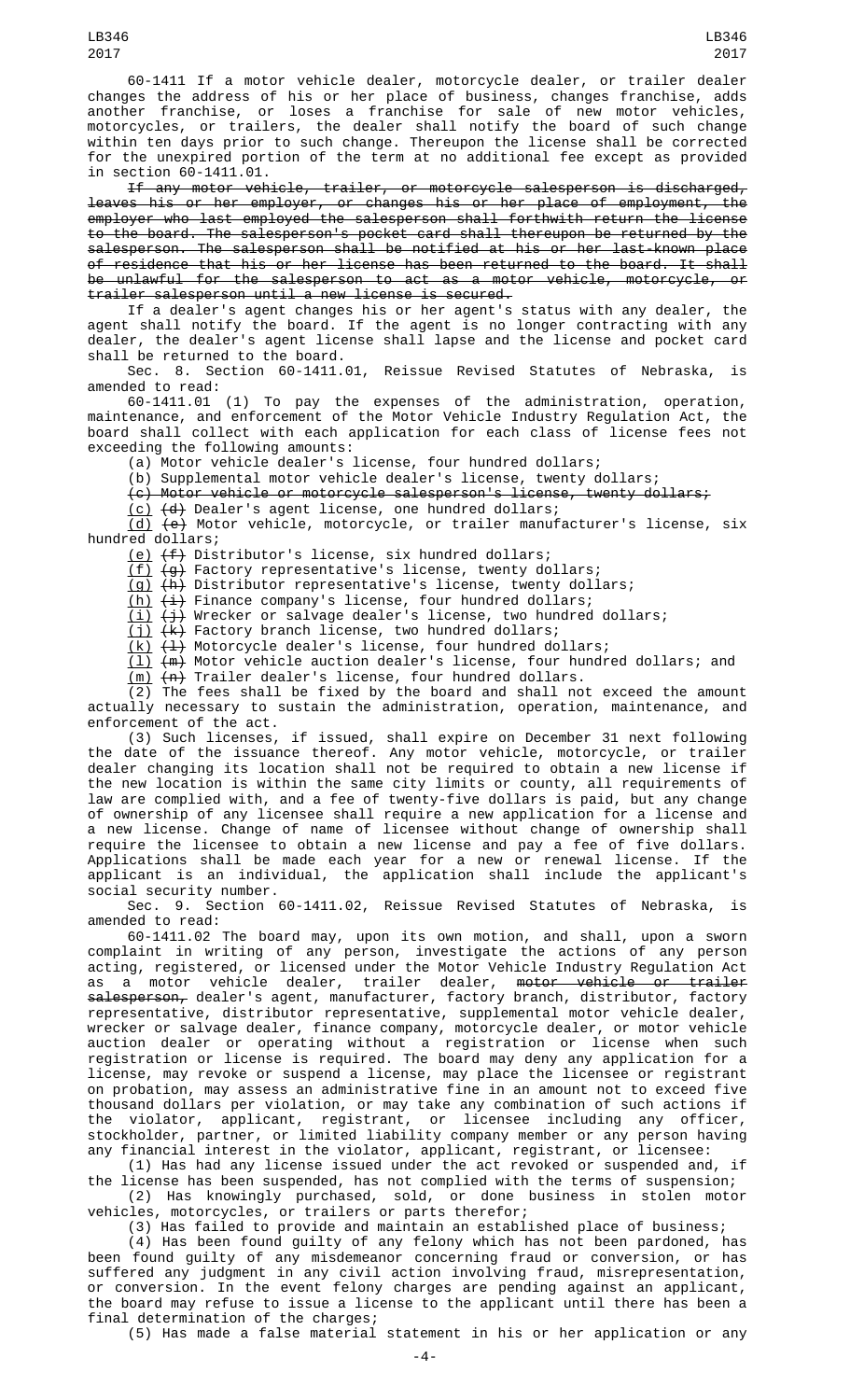data attached to the application or to any investigator or employee of the

board;<br>(6) Has willfully failed to perform any written agreement with any consumer or retail buyer;

(7) Has made a fraudulent sale, transaction, or repossession, or created a fraudulent security interest as defined in the Uniform Commercial Code, in a motor vehicle, trailer, or motorcycle;

(8) Has failed to notify the board of a change in the location of his or her established place or places of business<del> and in the case of a salesperson</del> has failed to notify the board of any change in his or her employment;

(9) Has willfully failed to deliver to a purchaser a proper certificate of ownership for a motor vehicle, trailer, or motorcycle sold by the licensee or to refund the full purchase price if the purchaser cannot legally obtain proper certification of ownership within thirty days;

(10) Has forged the signature of the registered or legal owner on a certificate of title;

(11) Has failed to comply with the act and any orders, rules, or regulations of the board adopted and promulgated under the act;

(12) Has failed to comply with the advertising and selling standards established in section 60-1411.03;

(13) Has failed to comply with any provisions of the Motor Vehicle Certificate of Title Act, the Motor Vehicle Industry Regulation Act, the Motor Vehicle Registration Act, or the rules or regulations adopted and promulgated by the board pursuant to the Motor Vehicle Industry Regulation Act;

(14) Has failed to comply with any provision of Chapter 71, article 46, or with any code, standard, rule, or regulation adopted or made under the authority of or pursuant to Chapter 71, article 46;

(15) Has willfully defrauded any retail buyer or other person in the conduct of the licensee's business;

(16) Has employed any unlicensed salesperson or salespersons;

 $(16)$   $(17)$  Has failed to comply with sections 60-190 to 60-196;

(17) (18) Has engaged in any unfair methods of competition or unfair or deceptive acts or practices prohibited under the Uniform Deceptive Trade Practices Act;

(18) (19) Has conspired, as defined in section 28-202, with other persons to process certificates of title in violation of the Motor Vehicle Certificate of Title Act; or

(19) (20) Has violated the Guaranteed Asset Protection Waiver Act.

If the violator, applicant, registrant, or licensee is a publicly held corporation, the board's authority shall extend only to the corporation and its managing officers and directors.

Sec. 10. Section 60-1413, Reissue Revised Statutes of Nebraska, is amended to read:

60-1413 (1) Before the board denies any license or any registration as described in section 60-1417.02, revokes or suspends any such license or registration, places a licensee or registrant on probation, or assesses an administrative fine under section 60-1411.02, the board shall give the applicant, licensee, registrant, or violator a hearing on the matter unless the hearing is waived upon agreement between the applicant, licensee, registrant, or violator and the executive director, with the approval of the board. As a condition of the waiver, the applicant, licensee, registrant, or violator shall accept the fine or other administrative action. If the hearing is not waived, the board shall, at least thirty days prior to the date set for the hearing, notify the party in writing. Such notice in writing shall contain an exact statement of the charges against the party and the date and place of hearing. The party shall have full authority to be heard in person or by counsel before the board in reference to the charges. The written notice may be served by delivery personally to the party or by mailing the notice by registered or certified mail to the last-known business address of the party. If the applicant is a <del>salesperson or</del> dealer's agent, the board shall also notify the dealer employing or contracting with him or her or whose employ he or she seeks to enter by mailing the notice to the dealer's last-known business address. A stenographic record of all testimony presented at the hearings shall be made and preserved pending final disposition of the complaint.

(2) When the licensee fails to maintain a bond as provided in section 60-1419, an established place of business, or liability insurance as prescribed by subsection (3) of section 60-1407.01, the license shall immediately expire. The executive director shall notify the licensee personally or by mailing the notice by registered or certified mail to the last-known address of the licensee that his or her license is revoked until a bond as required by section 60-1419 or liability insurance as prescribed by subsection (3) of section 60-1407.01 is furnished and approved in which event the license may be reinstated.

(3) Upon notice of the revocation or suspension of the license, the licensee shall immediately surrender the expired license to the executive director or his or her representative. If the license is suspended, the executive director or his or her representative shall return the license to the licensee at the time of the conclusion of the period of suspension. Failure to surrender the license as required in this section shall subject the licensee to the penalties provided in section 60-1416.

Sec. 11. Section 60-1416, Reissue Revised Statutes of Nebraska, is amended to read:

60-1416 Any person acting as a motor vehicle dealer, trailer dealer,